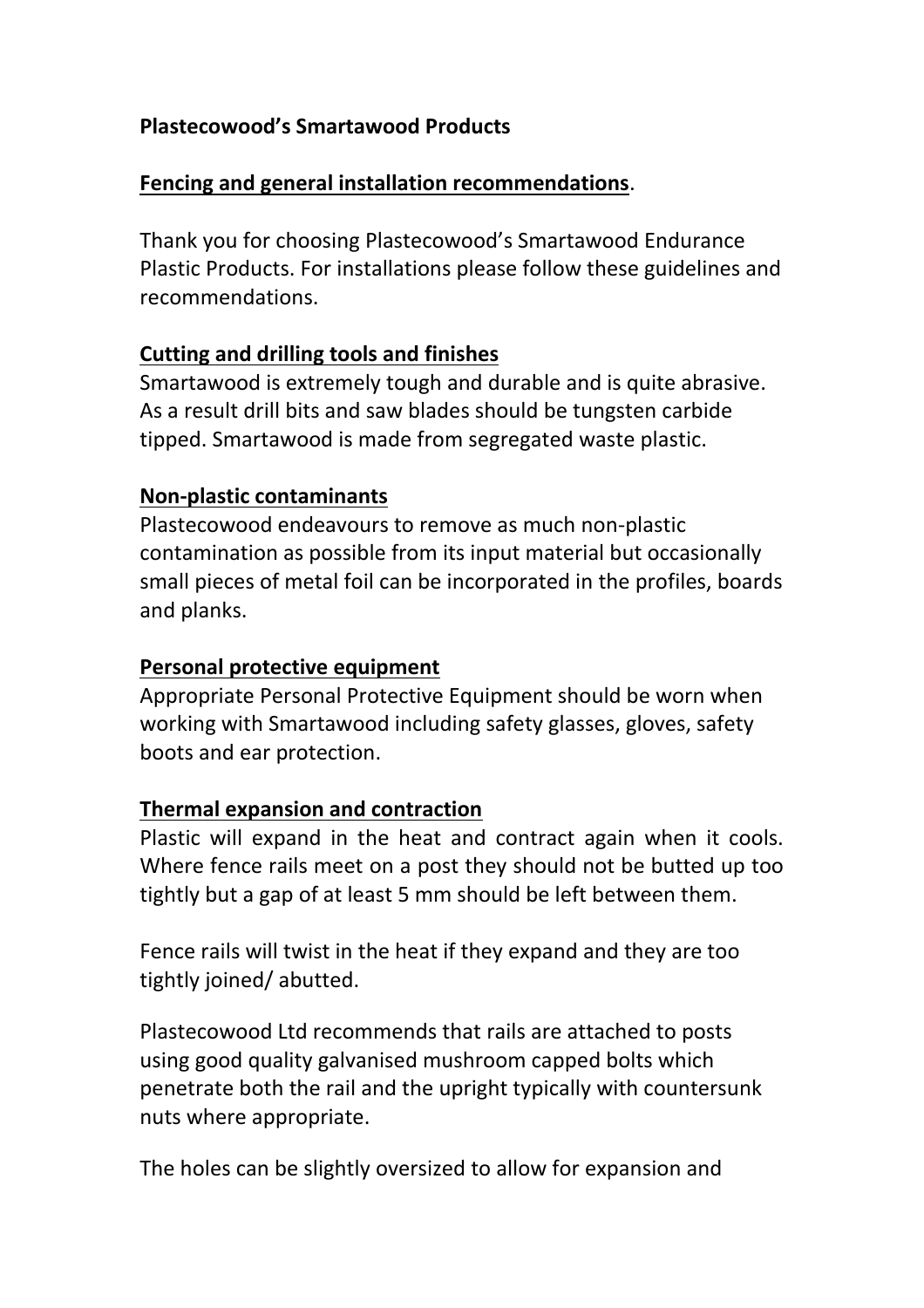#### contraction.

Expansion gaps should also be allowed where Smartawood boards are used for topdecks.

#### **Post installation**

Upright posts should be installed so that one third of the post is below ground and two thirds above ground. Consideration should be given, dependent on weight and span of rails and palings and also site-specific application (weather and ground conditions etc.), as to whether posts should be installed with concrete surround below ground.

## **Post and wire stapling**

For post and wire fencing galvanised fencing staples to a maximum of 25mm length can be used but it is important that two pilot holes are drilled first for each staple as the outer surface of Plastecowood's Smartawood product is very tough to penetrate and fencing staples may bounce off with the potential to cause injury. Personal protective equipment should be worn including safety goggles and suitable gloves. Ideally screw fixings should be used instead of hammered nails or staples. Whilst fixing wire to Smartawood may take slightly longer than hammering staples into traditional timber, Plastecowood products will not require further maintenance or replacement for many years beyond the lifetime of traditional timber posts.

# **Colour and dimensions variation and non-melts**

Product dimensions and colour can vary slightly due to nature of process and input material. Plastecowood's input material is low grade waste plastic which means that there is wide variety of different plastics which are reprocessed in Plastecowood's recycling process. Different plastics melt at different temperatures but in order to maintain consistent strength and rigidity, Plastecowood processes at a consistent temperature. for this reason, Plastecowood's Smartawood products will evidence small pieces of non-melt plastic which can be of different colours to the main profile.